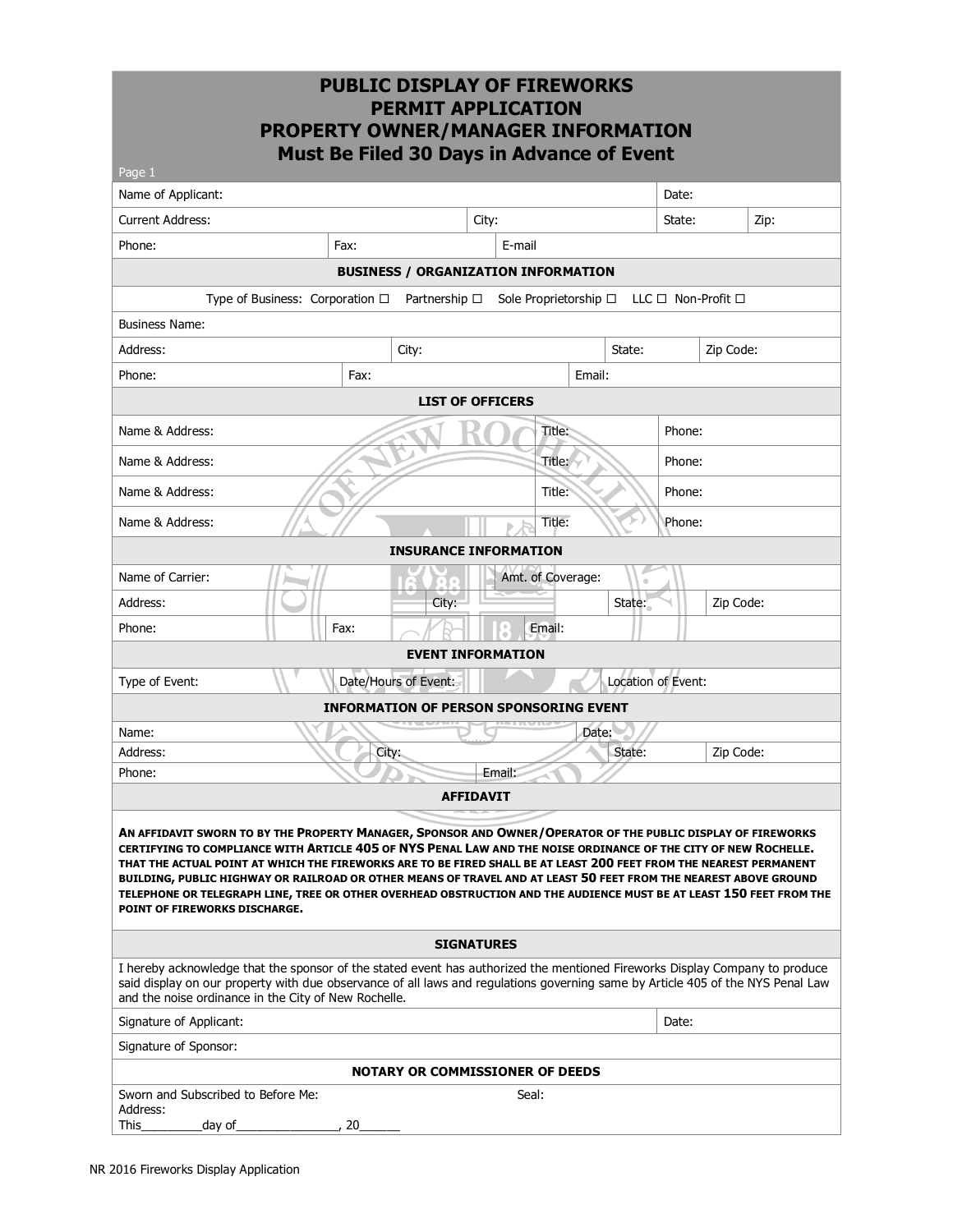### **AFFIDAVIT ATTACHED TO APPLICATION FOR FIREWORKS DISPLAY PROPERTY OWNER & SPONSOR**

# **STATE OF NEW YORK ) COUNTY OF WESTCHESTER) ss.:**

The undersigned, Property Owner and/or Manager of said property and Sponsor of said event, described on the application to which this is attached, certifies that the Sponsor has entered into a contract for the described event and we will operate, in full compliance with the Regulations of Article 405 of the NYS Penal Law and all the laws and ordinances of the City of New Rochelle that govern Fireworks Display, Noise Control and any other regulations of the New Rochelle Fire Department and New Rochelle Police Department.

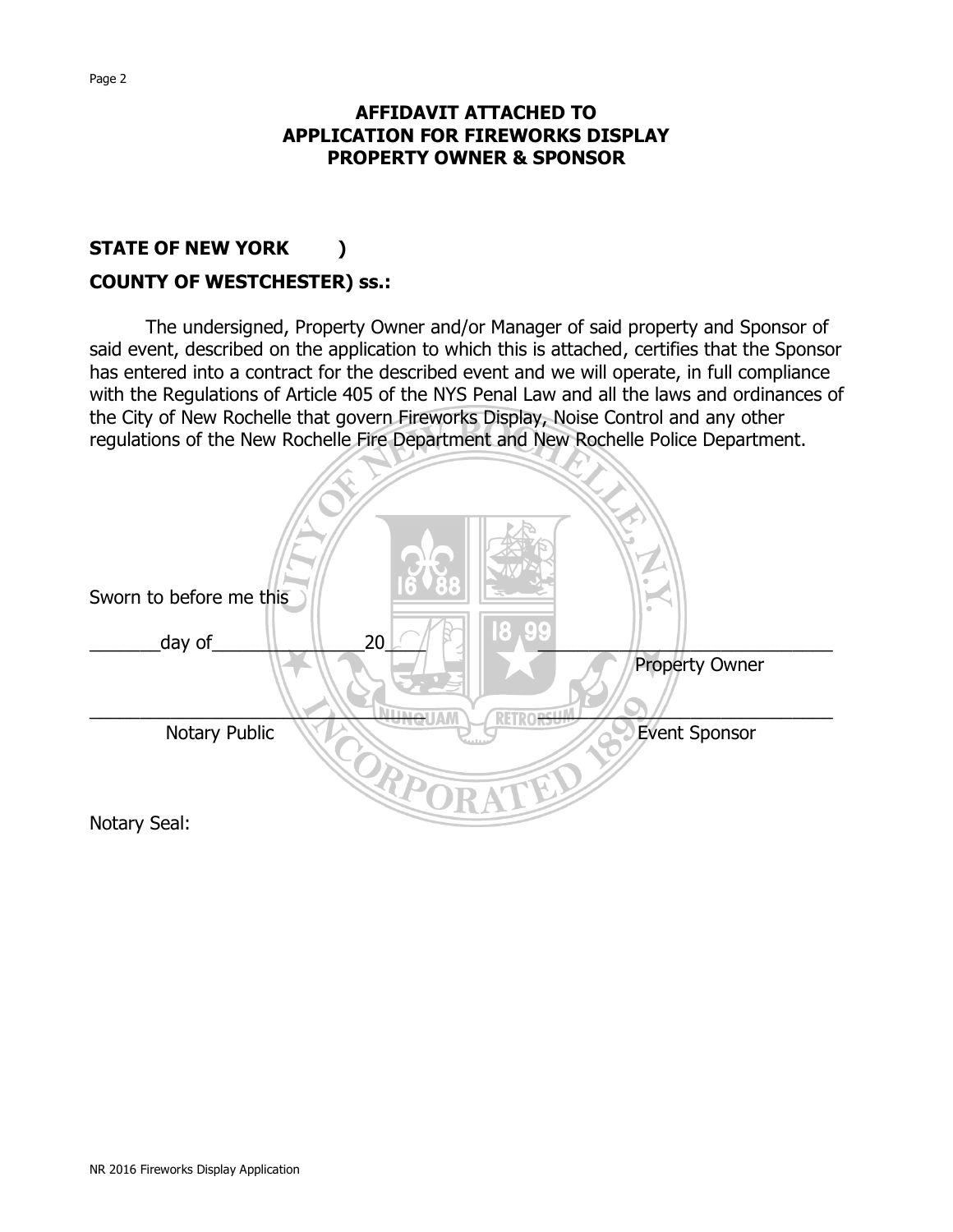| Page 3                                                                                                                                                                                                                                                                                                                |                                 | <b>PUBLIC DISPLAY OF FIREWORKS</b><br><b>OPERATOR INFORMATION</b><br>Must be Filed 30 Days in Advance of Event | <b>PERMIT APPLICATION</b>            |  |        |                                       |                    |                |        |                              |           |
|-----------------------------------------------------------------------------------------------------------------------------------------------------------------------------------------------------------------------------------------------------------------------------------------------------------------------|---------------------------------|----------------------------------------------------------------------------------------------------------------|--------------------------------------|--|--------|---------------------------------------|--------------------|----------------|--------|------------------------------|-----------|
| Name of Applicant:                                                                                                                                                                                                                                                                                                    |                                 |                                                                                                                |                                      |  |        |                                       |                    | Date:          |        |                              |           |
| <b>Current Address:</b>                                                                                                                                                                                                                                                                                               |                                 |                                                                                                                |                                      |  | City:  |                                       |                    |                | State: |                              | Zip:      |
| Date of Birth:                                                                                                                                                                                                                                                                                                        | Phone:                          |                                                                                                                | E-mail:                              |  |        |                                       | Drivers License #: |                |        |                              |           |
|                                                                                                                                                                                                                                                                                                                       |                                 | <b>BUSINESS / ORGANIZATION INFORMATION</b>                                                                     |                                      |  |        |                                       |                    |                |        |                              |           |
|                                                                                                                                                                                                                                                                                                                       | Type of Business: Corporation □ |                                                                                                                | Partnership $\Box$                   |  |        | Sole Proprietorship □                 |                    |                |        | $LLC \Box$ Non-Profit $\Box$ |           |
| <b>Business Name:</b>                                                                                                                                                                                                                                                                                                 |                                 |                                                                                                                |                                      |  |        |                                       |                    |                |        |                              |           |
| Address:                                                                                                                                                                                                                                                                                                              |                                 | City:                                                                                                          |                                      |  |        |                                       | State:             | Zip Code:      |        |                              |           |
| Phone:                                                                                                                                                                                                                                                                                                                |                                 | Fax:                                                                                                           |                                      |  |        |                                       |                    |                |        |                              |           |
|                                                                                                                                                                                                                                                                                                                       |                                 |                                                                                                                |                                      |  |        |                                       | Email:             |                |        |                              |           |
| <b>LIST OF OFFICERS</b>                                                                                                                                                                                                                                                                                               |                                 |                                                                                                                |                                      |  |        |                                       |                    |                |        |                              |           |
| Name & Address:                                                                                                                                                                                                                                                                                                       |                                 |                                                                                                                |                                      |  | Title: | Phone:                                |                    |                |        |                              |           |
| Name & Address:                                                                                                                                                                                                                                                                                                       |                                 |                                                                                                                |                                      |  | Title: |                                       |                    |                | Phone: |                              |           |
| Name & Address:                                                                                                                                                                                                                                                                                                       |                                 |                                                                                                                |                                      |  | Title: |                                       |                    | Phone:         |        |                              |           |
| Name & Address:                                                                                                                                                                                                                                                                                                       |                                 |                                                                                                                |                                      |  | Title: |                                       |                    |                | Phone: |                              |           |
|                                                                                                                                                                                                                                                                                                                       |                                 |                                                                                                                | <b>INSURANCE INFORMATION</b>         |  |        |                                       |                    |                |        |                              |           |
| Name of Carrier:                                                                                                                                                                                                                                                                                                      |                                 |                                                                                                                |                                      |  |        |                                       |                    |                |        | Amt. of Coverage:            |           |
| Address:                                                                                                                                                                                                                                                                                                              |                                 | City:                                                                                                          |                                      |  |        |                                       | State:             |                |        |                              | Zip Code: |
| Phone:                                                                                                                                                                                                                                                                                                                |                                 | Fax:                                                                                                           |                                      |  |        | Email:                                |                    | $\alpha$       |        |                              |           |
| Note: City of New Rochelle and the property owner must be listed as Additional Insured with an Endorsement.<br>The minimum requirements are \$3,000,000 for property damage and \$5,000,000 for personal injuries for each<br>accident. Insurance Certificate and Endorsement Must Be Attached.                       |                                 |                                                                                                                |                                      |  |        |                                       |                    |                |        |                              |           |
|                                                                                                                                                                                                                                                                                                                       |                                 |                                                                                                                | <b>EVENT INFORMATION</b>             |  |        |                                       |                    |                |        |                              |           |
| Type of Event:                                                                                                                                                                                                                                                                                                        |                                 | Date of Event:                                                                                                 |                                      |  |        |                                       |                    | Time of Event: |        |                              |           |
| Note: The Fireworks Display must conclude no later than 10:00 PM.                                                                                                                                                                                                                                                     |                                 |                                                                                                                |                                      |  |        |                                       |                    |                |        |                              |           |
|                                                                                                                                                                                                                                                                                                                       |                                 | TYPES OF FIREWORKS TO BE DISPAYED                                                                              |                                      |  |        |                                       |                    |                |        |                              |           |
| Type of Fireworks Display:                                                                                                                                                                                                                                                                                            |                                 |                                                                                                                |                                      |  |        | Number of Fireworks:                  |                    |                |        |                              |           |
| Exact Location of Fireworks Display:                                                                                                                                                                                                                                                                                  |                                 |                                                                                                                |                                      |  |        | <b>Disposition of Unfired Shells:</b> |                    |                |        |                              |           |
| Note: A permit from the Coast Guard must be submitted with this application as well as a diagram of the grounds<br>locating buildings, trees and other obstructions. Audience must be at least 150 feet from the discharge of the<br>fireworks.                                                                       |                                 |                                                                                                                |                                      |  |        |                                       |                    |                |        |                              |           |
|                                                                                                                                                                                                                                                                                                                       |                                 |                                                                                                                | <b>FIREWORKS DISPLAY OPERATER(S)</b> |  |        |                                       |                    |                |        |                              |           |
| Name:                                                                                                                                                                                                                                                                                                                 |                                 | DOB:                                                                                                           | Age:                                 |  |        | City/State:                           |                    |                |        |                              |           |
| Name:                                                                                                                                                                                                                                                                                                                 |                                 | DOB:                                                                                                           | Age:                                 |  |        | City/State:                           |                    |                |        |                              |           |
| Name:                                                                                                                                                                                                                                                                                                                 |                                 | DOB:                                                                                                           | Age:                                 |  |        | City/State:                           |                    |                |        |                              |           |
| Name:                                                                                                                                                                                                                                                                                                                 |                                 | DOB:                                                                                                           | Age:                                 |  |        | City/State:                           |                    |                |        |                              |           |
|                                                                                                                                                                                                                                                                                                                       |                                 |                                                                                                                | <b>SIGNATURES</b>                    |  |        |                                       |                    |                |        |                              |           |
| I hereby apply for a permit for a fireworks display, and bind myself and my principal to the due observance of Article 405 of the<br>NYS Penal Law and all laws and regulations governing same in the City of New Rochelle and further certify that no judgments for<br>goods or services are outstanding against us. |                                 |                                                                                                                |                                      |  |        |                                       |                    |                |        |                              |           |
| Signature of Applicant:                                                                                                                                                                                                                                                                                               |                                 |                                                                                                                |                                      |  | Date:  |                                       |                    |                |        |                              |           |
| Sworn and Subscribed to Before Me:<br>Address:<br>This<br>_day of_                                                                                                                                                                                                                                                    |                                 | 20                                                                                                             |                                      |  | Seal:  |                                       |                    |                |        |                              |           |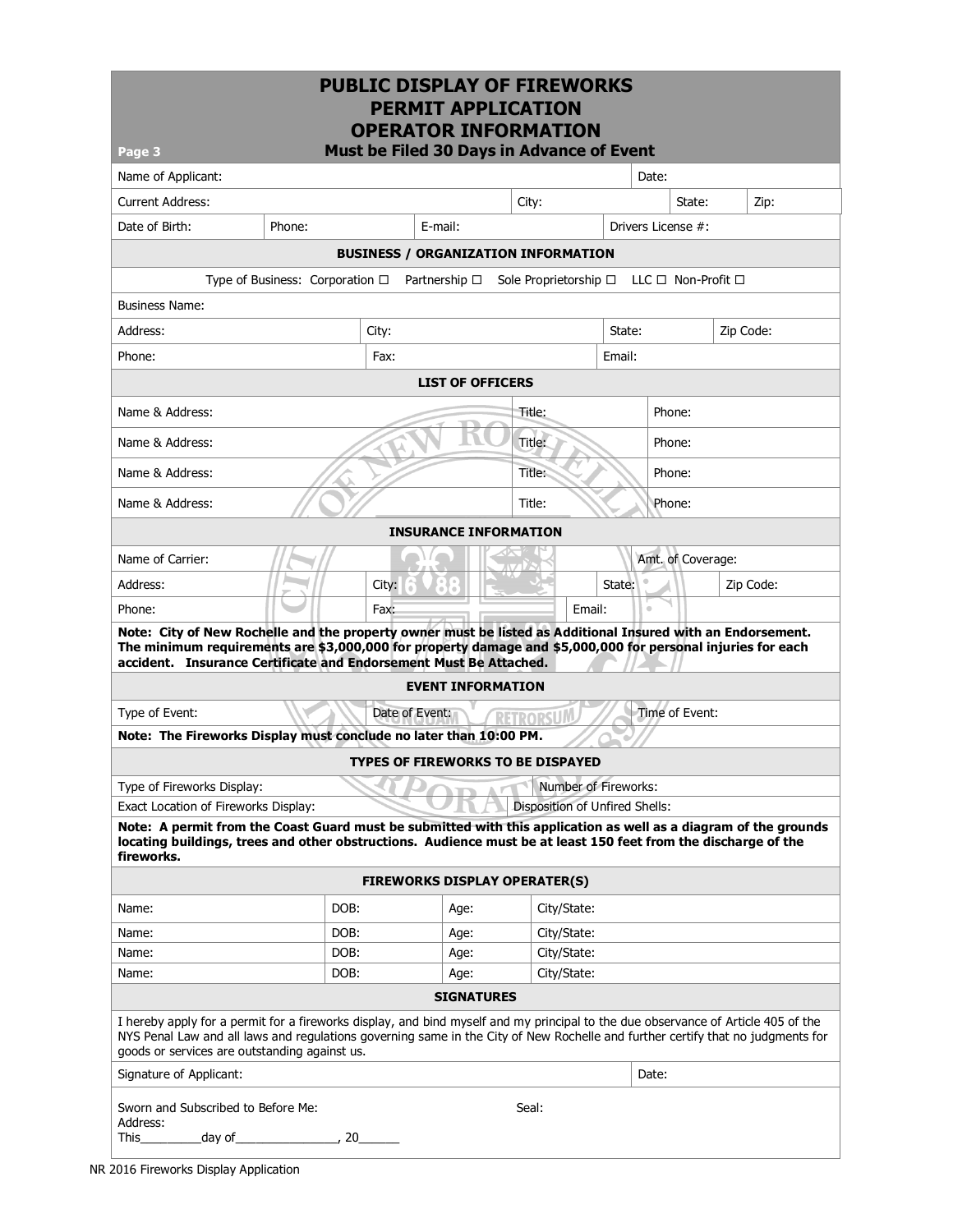### **AFFIDAVIT ATTACHED TO APPLICATION FOR FIREWORKS DISPLAY FIREWORKS DISPLAY OPERATOR & PROPERTY OWNER**

## **STATE OF NEW YORK )**

### **COUNTY OF WESTCHESTER) ss.:**

The undersigned, Fireworks Display Operator of said company on the application to which this is attached, certifies that we have entered into a contract with the property owner and sponsor, and we will operate, in full compliance with the Regulations of Article 405 of the NYS Penal Law and all the laws and ordinances of the City of New Rochelle that govern Fireworks Display, Noise Control and regulations of the New Rochelle Fire Department and New Rochelle Police Department.



Notary Seal: